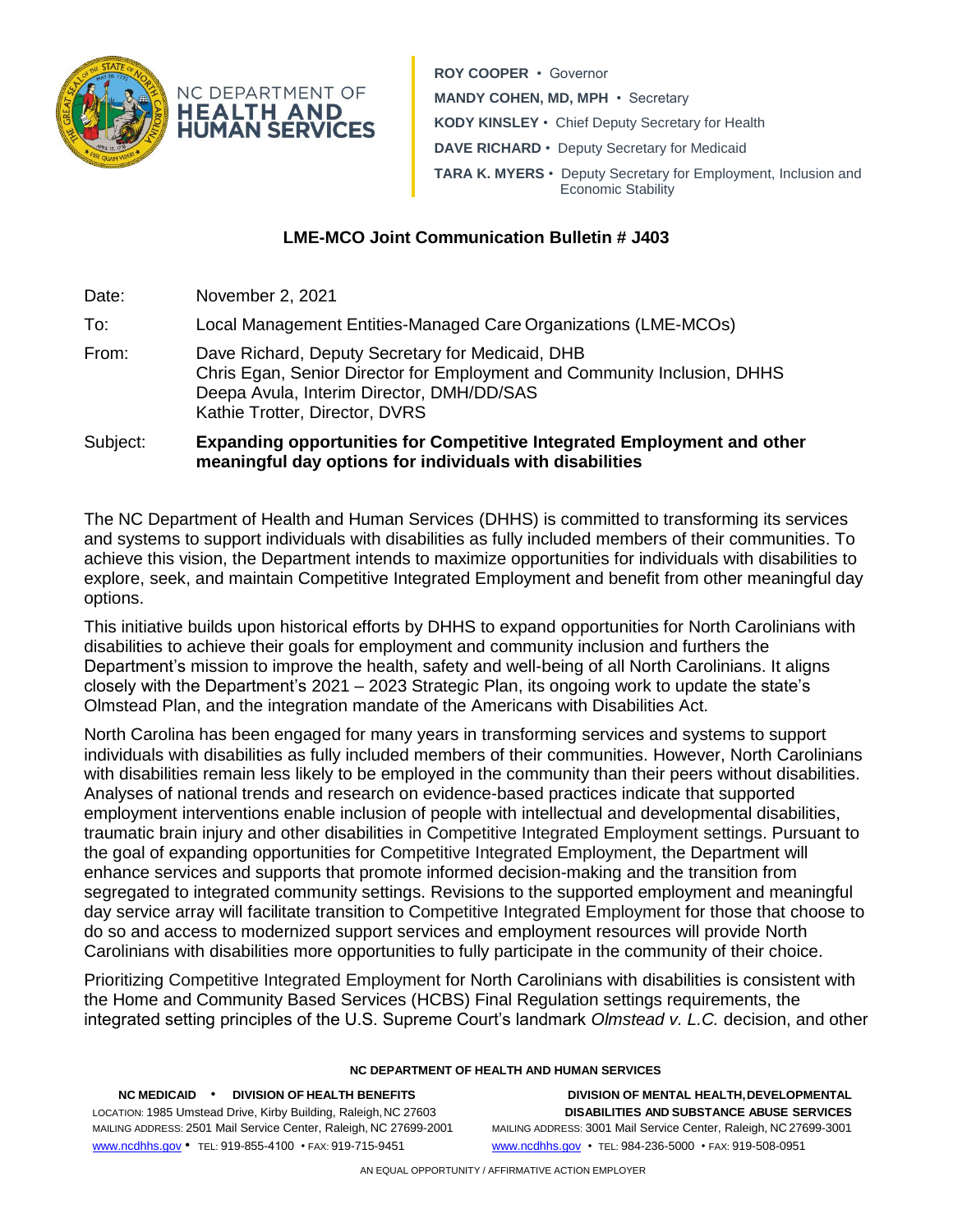federal reports that determined that segregated work settings, as well as subminimum wage jobs, are no longer best practices in serving these individuals. Divisions within DHHS that serve individuals with disabilities collaborate with health professionals, community leaders, and advocacy groups; local, state, and federal partners; other divisions within DHHS; and other stakeholders to provide employment-related services and supports that promote their ability to explore, access, and maintain Competitive Integrated Employment. The Department is committed to advancing these collaborations to support an individual's ability to evaluate options, make informed choices, and understand how to access services and supports that promote training and employment in a competitive, integrated setting.

The Department's commitment to maximize Competitive Integrated Employment and meaningful day options for individuals with disabilities (e.g., Community Living and Supports, Day Supports, Supported Employment) is a comprehensive effort that continues to evolve and improve. The Department will enhance service delivery for individuals with Intellectual and Developmental Disabilities (I/DD) and Traumatic Brain Injury (TBI) by taking key steps over the next five years to align employment services with evidence-informed, current best practices. Specifically, the Department will undertake the following:

- Update and align state and Medicaid-funded Supported Employment (SE), Community Living and Supports (CLS), and Day Supports services to incorporate current best practices in the service delivery system for individuals with IDD and TBI. DHHS remains committed to consistent evaluation regarding the services provided to individuals with mental illness as well.
- Engage stakeholders in disability communities to ensure understanding of new services and pathways available to them.
- Conduct informed choice awareness campaign with focus on career pathways and related support services that lead to Competitive Integrated Employment and meaningful day options.
- Offer trainings for providers, families, and advocates regarding changes in service definitions and best practices.
- Develop and promote a comprehensive Transition to Competitive Integrated Employment guide for stakeholders that clearly explains defines the new service array and how to access inclusive educational and employment opportunities for individuals with disabilities.
- Offer enhanced provider training to help inform and enrich employment service delivery.

*Note: In order to bill a Medicaid waiver service, sites must be HCBS-compliant in accordance with the HCBS Final Rule. Therefore, individuals receiving Medicaid supported employment services must be in Competitive Integrated Employment in the community, earning at least minimum wage.* 

The unprecedented circumstances of the COVID-19 pandemic presented operational challenges for providers and for the individuals and families they serve. The pandemic also affected our economy in ways that impact potential Competitive Integrated Employment opportunities in North Carolina communities. With these factors in mind, the Department is committed to expanding opportunities for Competitive Integrated Employment and other meaningful day options for North Carolinians with disabilities in a transparent and proactive manner, informed by feedback from individuals with disabilities and their families, providers, advocates, and other stakeholders.

Detailed communications regarding the phased rollout of this initiative, including upcoming opportunities for stakeholder input, are forthcoming. If you have any questions regarding this matter, please contact the Department via email at [DMHIDDContact@dhhs.nc.gov](mailto:DMHIDDContact@dhhs.nc.gov) or call LaToya Chancey at 984-236-5044.

cc: Tara K. Myers, Employment, Inclusion and Economic Stability